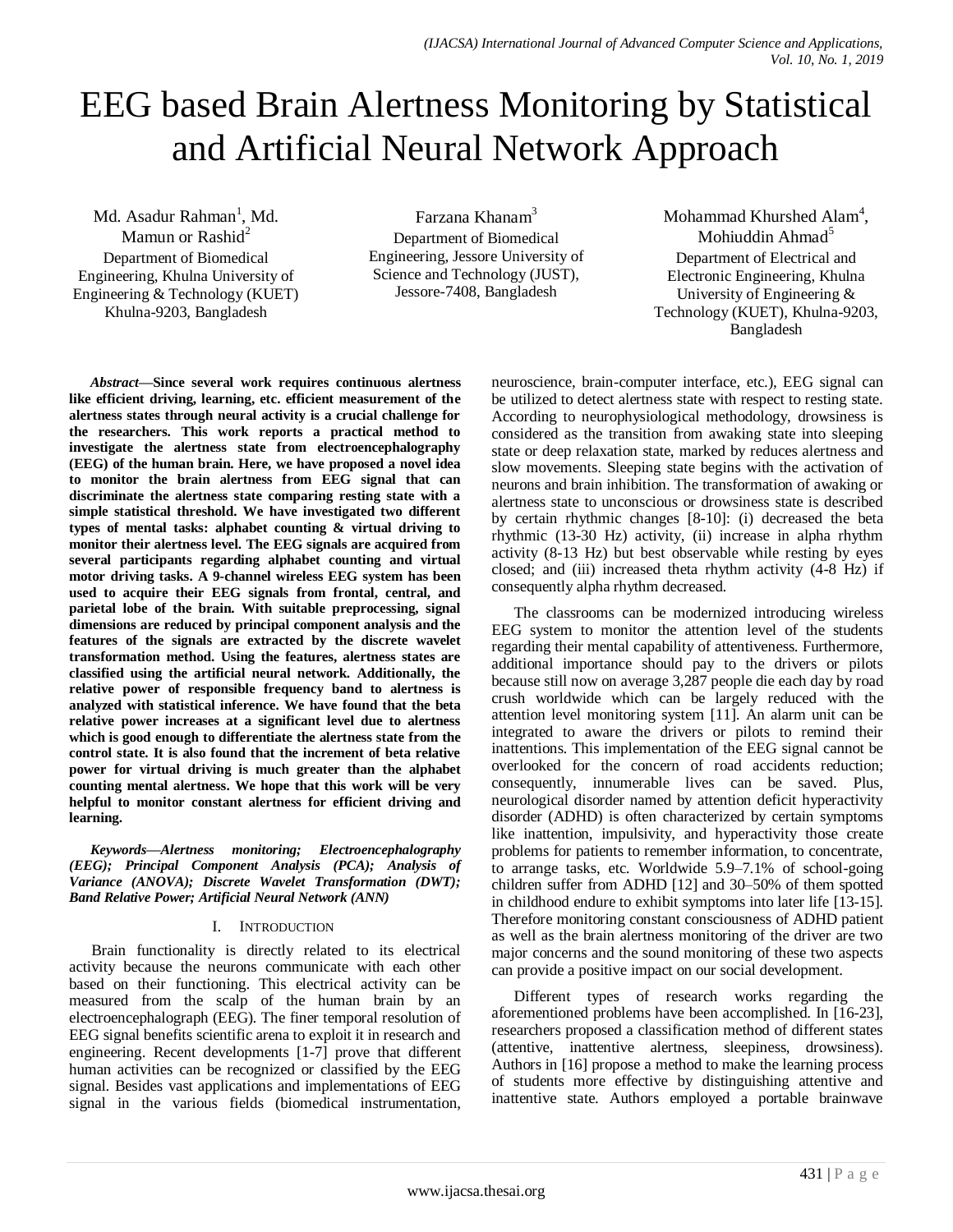sensor to collect the EEG data from the participants. Support vector machine (SVM) classifier is used after extracting various features to arrange a feature set to identify student"s attentive state and provides 76.82% as highest classification accuracy. Authors in [17] introduced a method of separating alertness and sleepiness state for riskless driving using EEG signal as a reliable source. The features of EEG signals are classified by an artificial neural network (ANN) which results in 83.3% classification accuracy. In [18] authors suggested another work to detect the drowsiness of the driver where using wavelet, spectral, and time analysis, on average 85% classification accuracies are found by ANN. An automatic alertness detection system from three states (alert, drowsy and sleep) is proposed in [19]. Here, power spectral density (PSD) through discrete wavelet transform (DWT) is used as the feature and ANN classified the features with above 90% accuracy. Researchers in [20] proposed a sleep stage classification method for diagnosis purpose in psychiatry and neurology. The Physionet database exploited for data collection and wavelet packet tree (WPT) used to extracts features. Three classifiers are used to evaluate the accuracy rate and found overall accuracy 70%. Another work classifies drowsiness with respect to alertness extracting energy coefficients from WT to train ANN and found 90.27 % accuracy [21]. Authors in [22] classify participant's 3 states (alert, drowsy and sleep) DWT and ANN classifier which results in satisfactory accuracy rate. A drowsiness detection method of the driver due to mental fatigued using heart rate differences is proposed in [23]. Here, WT and Fast Fourier Transform (FFT) based features are selected and classified using SVM and finally compares accuracy which shows that WT based features provide better accuracy rate (95%) than FFT based features. Authors in [24] developed a driver distraction level measurement method using different wavelets of WPT depending 4 distraction stimuli. Analyzing results from 3 classifiers, subtractive fuzzy inference system classifier and sym8 wavelet provides best accuracy of 79.21% based on PSD feature.

Among the research works [16-24], it is observed that the classification accuracy rate is not convincing for all. Therefore there arises a scope to develop a method that can increase the classification accuracy of different mental alertness states. In addition to that, these works did not mention any statistical threshold level for the mental alertness states by which method highly alertness or non-alertness can be monitored practically while performing risky works. On the other hand, authors in [9, 25-26] proposed different feature selection methods to enhance the classification accuracy or overall detection performance. Authors in [9] describe a drowsiness detection system where the feature is selected based on the most responsible m terms approximation of the DWT expansion. Authors claimed that this method alleviates the use of complex techniques. In [25], researchers introduced a feature extraction method for mental multitask classification. Empirical wavelet transform (EWT) with fuzzy clustering method was employed for feature extraction. After feature selection, vectors are feed to support vector classifier (SVC). In another research, the article proposed a method to increase the performance of mental task using WT and EMD feature extraction method [26]. There are some other works those were performed special investigations

such as a BCI application of patient monitoring by EEG signal of mental alertness [27], mental fatigue or workload comparing with alertness [28] and a drowsy driving monitoring technique [29]. These methods are very complicated and several features with classifier are used to determine alertness/active state.

From the literature, it can be concluded that most of the works classify alertness state or drowsiness state by extracting different features for various purpose to enhance the accuracy rate but it is noticeable that accuracy rate is not improved that much. So it is very important to delineate a method which would provide better accuracy for alertness classification. Additionally, still, no such indication is implied by any researchers to monitor the alertness continuously so that the method can monitor the subject performing risky tasks for avoiding error or accident such as driving. In this research work, we have proposed two methods for alertness assessments. One is for classifying mental alertness states of two significant mental tasks: alphabet counting and virtual driving with resting state (eyes open and eyes close) offering very high accuracy. Another method is to monitor the alertness of the person while performing virtual driving with respect to resting state which is based on a statistical threshold. Both methods are promising for alertness classification and monitoring. The main contribution of this research work is applying the suitable methods with proper signal processing steps to classify the different mental alertness states with a high degree of accuracy. In addition, another major contributing indication for continuous mental alertness monitoring is proposed based on the statistical threshold of band relative power.

The rest of the paper is prearranged as following: Section II describes the materials used in this research work and the mathematical methods applied in this research work. Section III presents the experimental results with their elaborate discussion. Finally, we have concluded our total research work in Section IV with future perspectives.

# II. MATERIALS AND MATHEMATICAL METHODS

# *A. Experimental Protocols*

Experimental protocols regarding this research work were arranged in such a way that we could be able to mimic the environment for monitoring the concentration of students or where requires constant concentration. In addition, another virtual atmosphere was created where the alertness of a driver or pilot could be monitored which will be adopted to reduce the possibility of accident occurrence. The data acquisition protocol was checked and permitted by the "Data Acquiring Ethics Evaluation Committee (DAEEC)" of Khulna University of Engineering & Technology (KUET).

All information related to the experiment were verbally informed to the volunteers as well as regarding questions of the volunteer were also discussed elaborately so that they can understand the environment. Each volunteer sat on a comfortable armed chair during EEG data acquisition while they were requested to be focused on their assigned tasks. Afterward, for being accustomed to the experimental procedure, single trial data is taken before data recording for experimental purpose. To have a wide screen for a convenient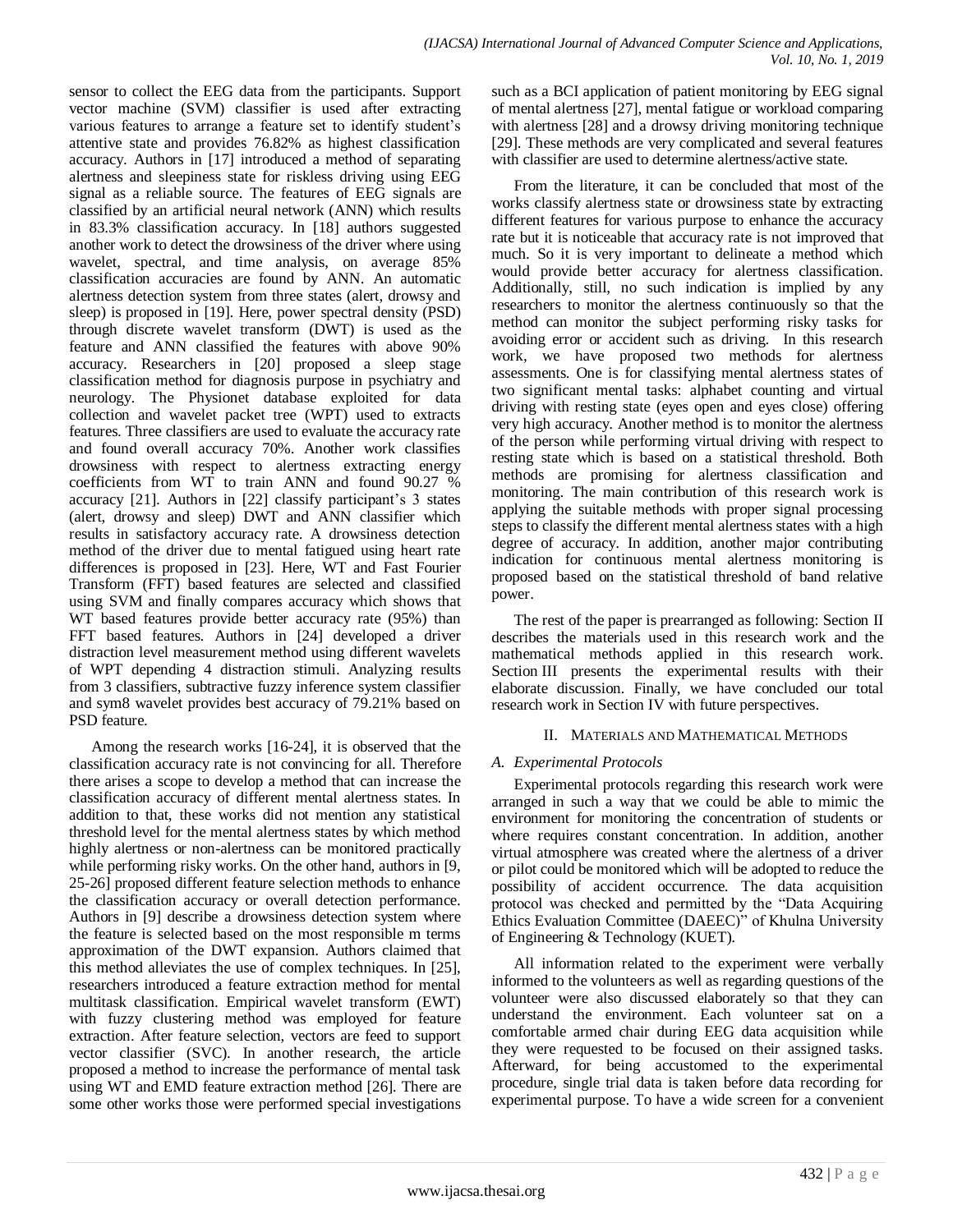environment for the volunteers, a projected screen was placed 8 feet away from the participants. The main tasks were of two kinds: *i*) Finding and counting specific alphabets from a paragraph and *ii*) Participating in virtual driving.

- *Finding and Counting Specific Alphabet*: This experiment was organized to compel each volunteer to pay consistent attention during the test. All volunteers were requested to find an exact alphabet from a given paragraph as soon as possible so that they might remain focused during the test time. Five alphabets (A, E, R, S, T) are requested to count as each counted as one trial.
- *Participating in Virtual Driving*: To simulate the driving environment and remain alert during test time a virtual racing (bike) game was supervised to play to the volunteers. In the game, 12 other competitors were available and consequently, the volunteer had to compete with others to continue his driving challenge as the real world. Difficulty level was selected as the expertise of the volunteers so that real driving environment would be copied and the volunteers were by default forced to remain concentrated during test time. They are requested not to fall and stay on their track.

In this research work, 14 male (age  $= 23 \pm 1.5$ ) right-handed volunteers were participated in previously explained two different protocols. Data acquisitions obeying the proposed protocols were performed in Neuroimaging Laboratory of Biomedical Engineering Department of Khulna University of Engineering & Technology (KUET) shown in Fig. 1. The study protocols were previously permitted by the authority of the department. In the case of all data acquisition, no violation of the Helsinki Declaration was taken place.

### *B. Data Acquisition*

During the protocol performed by the participants, EEG signals were acquired by B-Alert X10 devices (B-Alert Wireless EEG System, BIOPAC Systems Inc.). This device consists of the recording-transmit unit and receiving-data logging unit those are actually bi-directional transmission of digitized EEG signals. For data logging and transforming into further convenient format Acqknowledge (v4.4.1) software was used. A sensor headset cap contains 9 channel with EEG sensors located in the frontal (Fz, F3, and F4), central (Cz, C3, and C4) and parietal (Poz, P3, and P4) regions of the brain following the international 10-20 system. Electrode placement of this device and channel profiles are given in Fig. 2.



Fig. 1. Participants are Concentrating in Virtual Driving (a) and Alphabet Counting (b) during the EEG Data Acquisition Period.



Fig. 2. The Locations of Concerned 9 Channel of Beta-Alert X-10 System (Green Colored) According to International 10-20 System.

This device is highly suitable for long time monitoring the cognitive state, such as engagement, workload, stress, confusion, drowsiness. Data acquisition was performed with the sampling rate of 256 Hz and before data acquisition; the impedances of the electrodes were checked to confirm satisfied conductivity.

# *C. EEG Signal Filtering*

All raw EEG signal is filtered by a 50Hz notch filter to remove the power line noise from the signal. After that bandpass Butterworth IIR filters are used to separate the alpha (8-13) Hz beta band (8-13) Hz, and theta band (4-7). The order of filter was selected optimum. We prepared an algorithm based on the method described in [30] to find the optimum filter order for the bandpass filter considering passband range, stopband range, sampling frequency, passband ripple, and stopband ripple. According to our algorithm, we used filter order 4 for the alpha band and 3 for beta and theta band [31]. In addition, the artifacts regarding eye blinking have been removed by the help of Acqknowledge (v4.4.1) software.

# *D. Dimensionality Reduction using PCA*

Principal component analysis or PCA is a statistical transformation procedure to identify the patterns existed in data and expressing the data highlighting their similarities and differences. PCA is one of the most popular multivariate analytical methods and is necessary for all branches of scientific analysis. PCA can be applied in different purposes such as, to extract important information from big data set, for data compression, for simplification of the data description, to analyze the variable structures, etc. [32, 33]. In this paper, PCA is used for dimension reduction of EEG signal. There is a merit to use PCA to reduce the signal dimension of the EEG signal. Since there is a slight variation among the channels of the similar area due to its poor spatial resolution, PCA can find the maximum variation from the input higher dimensions. In addition, it also reduces the size of the feature vectors of the ANN input that leads it to gain higher classification accuracy. Therefore, for classifying purpose, three or more channels can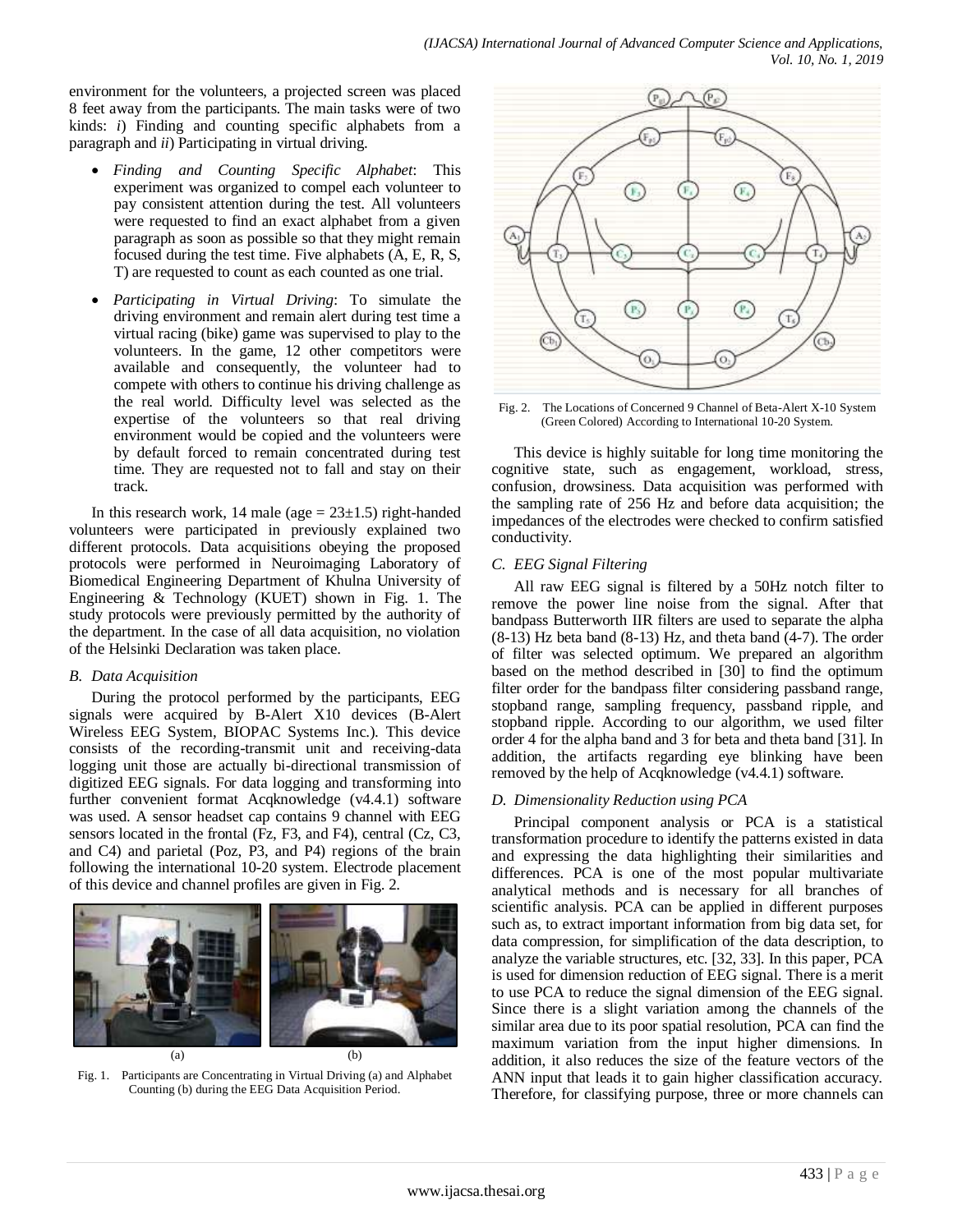be transformed into a single signal by PCA. In this work, the frontal area of the brain is covered by three channels, F3, F4, and Fz. If a matrix  $\Lambda$  consists of the data of F3, F4, and Fz which means the data matrix,  $\Lambda$  is of three dimensional. Now, a matrix U can be calculated which represents the eigenvectors sorted as the eigenvalues of the covariance matrix of  $\Lambda$ . In that case, we can get the PCA transformation of the data  $\Lambda$  in the form of Y as,

$$
Y = U^T \Lambda \tag{1}
$$

The eigenvectors are also termed as the principal components. If only first r rows of Y are selected to project the data, the data becomes of r dimensional from d dimensions. This transformation is performed by singular value decomposition (SVD). The procedure to perform PCA by SVD can be described by matrix decomposition. Suppose, the matrix,  $\Lambda$  can be decomposed using SVD as [34],

$$
\Lambda = \Omega T \Psi^T \tag{2}
$$

Here,  $\Omega$  is an n×m matrix with orthonormal columns (  $\Omega^T \Omega = I$ ),  $\Psi$  is an m×m orthonormal matrix ( $\Psi^T \Psi = I$ ), and  $\Gamma$  is an m×m diagonal matrix with positive or zero elements which is also known as singular value. Besides, we can calculate the covariance matrix,  $C$  of  $\Lambda$  as,

$$
C = \frac{1}{N} \Lambda \Lambda^T = \frac{1}{N} \Omega \Gamma^2 \Omega^T
$$
 (3)

As the singular values are sorted in descending order and if n is less than m, the first n columns in corresponds to the sorted eigenvalues of matrix C. On the other hand, if m is greater than or equal n, the first m corresponds to the sorted non-zero eigenvalues of C. Eventually the transformed data can be presented as,

$$
Y = U^T \Lambda = U^T U \Gamma \Psi^T \tag{4}
$$

### *E. Feature Extraction using DWT*

In case of the non-stationary signal, only frequency information is not enough as linear time-invariant system. According to the consideration of the non-stationary signal, it is necessary to observe the time vs frequency information. DWT is a technique for spectral analysis for the non-stationary signal which provides time-frequency information of the signal [35]. EEG signals are often considered as non-stationary signal and that"s why DWT have been used by a number of notable research works [36-37]. DWT leads to getting fair timefrequency localization by providing wider windows at low frequencies and narrow windows at high frequencies. DWT can decompose a signal into suitable sub-bands by applying successive high-pass and low-pass filtering. The original time domain signal is first delivered through a half-band high-pass filter and a low-pass filter.

Wavelets are defined by two different functions those are termed as the wavelet function *ψ*(t) (or mother wavelet) and scaling function  $\varphi(t)$  (or father wavelet) in the continuous time domain. In case of discrete time domain, scaling function  $\varphi_{j,k}[n]$  is used for low-pass filter and wavelet function,  $\psi_{j,k}[n]$  are used for high pass filter as the relation given below,

$$
\varphi_{j,k}[\eta] = 2^{j/2}hQ^{j}\eta - k)
$$
\n(5)

and

$$
\psi_{j,k}[n] = 2^{j/2} g Q^j n - k \tag{6}
$$

Where,  $n = 0, 1, 2, \ldots, M-1$ ,  $j = 0, 1, 2, \ldots, J-1$ ,  $k = 0, 1$ , 2, ..., 2*j*-1, *J* equals to  $log_2(M)$  and *M* is the length of the signal and chosen as  $2^J$ . Here, the function  $h(\bullet)$  and  $g(\bullet)$  are the corresponding impulse responses for low-pass and highpass filter, respectively. On the other hand, approximation coefficients  $a_i(k)$  and detail coefficients  $d_i(k)$  in  $i^{\text{th}}$  level are equated as  $(3)$  &  $(4)$ , respectively.

$$
a_{i}(\mathbf{k}) = \frac{1}{\sqrt{M}} \sum \mathbf{x}[\mathbf{n}] \varphi_{j,k}[\mathbf{n}] \tag{7}
$$

$$
d_{i}(k) = \frac{1}{\sqrt{M}} \sum x[n] \psi_{j,k}[n]
$$
\n(8)

for *k*=0, 1, 2, ….., 2*j*-1. Scaling function and wavelet function of Daubechies-4 (db4) wavelet is used for the signal processing of this research work. Using Daubechies-4 (db4) wavelet, ten important features (maximum, minimum, mean, standard deviation, median, mean absolute deviation, median absolute deviation, max norm, l1 norm, and l2 norm) are extracted for classification purpose because these features contribute to attain higher classification accuracy [4, 7]. Since the mathematical methods of calculating these features are very common, we have avoided to describe it, elaborately.

#### *F. Power Spectrum Density Estimation using Welch Method*

For random signals, it is only possible to propose probabilistic reports about the dissimilarity of the signals based on the probability of occurrence. To assess EEG signal PSD as a frequency domain feature provides crucial information about the distribution of power.

Power spectrum or spectral analysis of the signal  $x(t)$  is the distribution of power over its frequency components. In this research work, beta PSD is calculated from each to point out the variation of PSD  $(\mu V^2/Hz)$  according to the different tasks using the FFT algorithm. A random signal usually contains finite average power which is characterized as average power spectral density. The average power, P of the signal  $x(t)$  during the total length of the signal period is defined as,

$$
P = \lim_{T \to \infty} \int_{-T}^{T} |x(t)|^2 dt
$$
 (9)

The mathematical relation given in (9) is for a continuous time signal. For discrete time signal, the notation  $x(t)$  becomes  $x(n)$  where  $t=nT$  (*T* is sampling time interval and n is the sequence number). Therefore, for analyzing the frequency content of the discrete time signal, PSD is the Fourier transform of the auto-correlation function which can be represented as [5],

$$
P_x \left( e^{j\omega} \right) = \sum_{k=-\infty}^{\infty} r_x \left( k \right) e^{-j \omega} \tag{10}
$$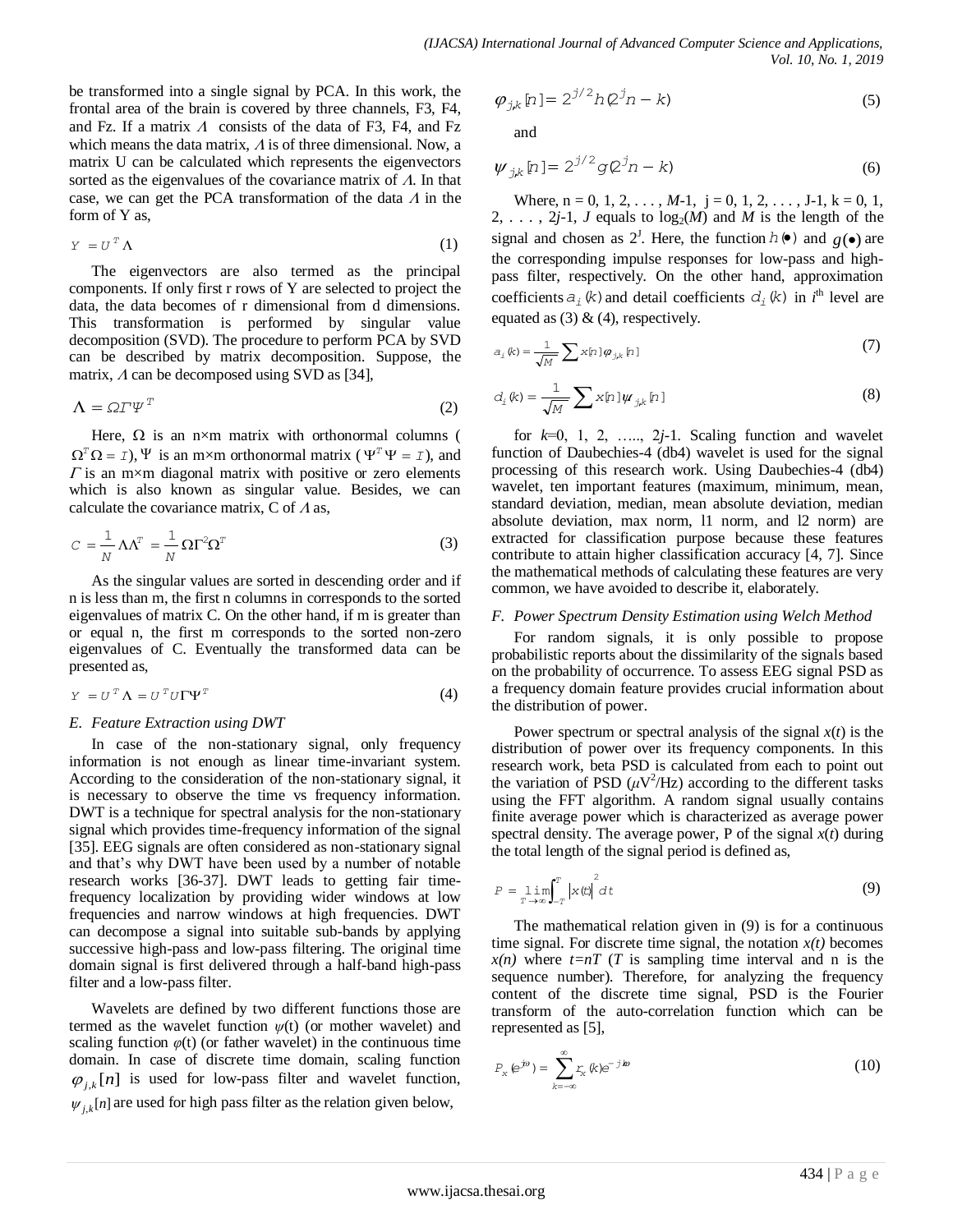In (10),  $r_x(k)$  means autocorrelation for the periodic signal. But for the Ergodic process,

$$
r_{\mathbf{x}}\left(k\right) = \lim_{N \to \infty} \left\{ \frac{1}{2N+1} \sum_{n=-N}^{N} x\left(n+k\right) \otimes x\left(n\right) \right\} \tag{11}
$$

Where  $\degree \otimes \degree$  denotes convolution of two signals [5, 38].

PSD calculation adopting windowing method is very important for nonparametric such as EEG signal. For nonparametric power spectral density estimation, the Welch method is most renowned method than the other methods (Periodogram and Bartlett). Let"s suppose that the successive sequences are offset by *D* points and that each sequence is *L* point long, then the  $i^{th}$  sequence is,

$$
x_i(n) = x(n + iD) \tag{12}
$$

Thus L-D points are overlapped. If entire *U* data points are covered by *K* sequences then,

$$
N = L + D (K - 1) \tag{13}
$$

According to the previous conditions, Welch"s method is written as,

$$
\hat{P}_{w} \, \left( e^{j\omega} \right) = \frac{1}{KLU} \sum_{i=0}^{K-1} \left| \sum_{n=0}^{L-1} w(n) x(n+i) e^{-j\omega} \right|^2 \tag{14}
$$

Therefore, the expected value by Welch's estimation [37] is,

$$
E\left\{\hat{p}_{w} \in \mathcal{P}\right\} = E\left\{\hat{p}_{M} \in \mathcal{P}\right\} = \frac{1}{2\pi L U} P_{x} \left(\hat{p}^{w}\right) \star \left|W \in \mathcal{P}\right|^{2}
$$
(15)

### *G. Relative Power Index Estimation*

The absolute power (AP) of a frequency band is calculated by the summation of all the power values in its frequency range. Relative power (RP) for each band was originated through articulating AP in apiece frequency band as the percent of the AP over the two frequency bands. If any band relates to specific neural activities, its relative power also increases with respect to resting condition. Therefore, relative power plays important roles in finding the specific electrical activities from the EEG signal. In this research work, AP is calculated from 1 to 100 Hz (50 Hz already filtered by notch filter). Due to the aforementioned consequences, the RP is calculated as [5, 39],

$$
RP(\varphi_1, \varphi_2) = \frac{P(\varphi_1, \varphi_2)}{P(\downarrow 1 \ 0 \ 0)} \times 10 \ \mathcal{B}
$$
\n
$$
(16)
$$

Here, P indicates the power, RP represents the Relative Power, and  $\varphi$ 1 &  $\varphi$ 2 is the low and high frequency, respectively.

### *H. Alertness Classification Methodology using ANN*

ANN is a prominent classifier for EEG signal classification in supervised learning technique. In ANN, know features of different data class are fed and trained it to make a predictive model to classify the unknown data feature [40]. According to the feature size and class number, the structure of ANN is set to train the network with some suitable hidden layers. In our work, NN is designed considering 10 inputs as 10 extracted features and 3 outputs are contemplated as 3 classes" *i. e.* resting with eyes open, resting with eyes closed and active state (Active state may be either virtual driving or alphabet counting mental state). In the hidden layer, different neuron numbers are employed but better results have been found within 10-14 neurons in our work. So in the hidden layer, 10 neurons are used. A model of the designed ANN with inputs, outputs, and hidden layer is given in Fig. 3.

In preprocessing step for feature extraction from the signal, three frontal channels (F3, Fz, and F4) are taken into consideration for the next step. These three signals of every class are analyzed with PCA and linearly transformed these signals into three principal components.

Only first principle component had been reserved for feature extraction. Afterward, each signal was transformed to DWT for statistical feature extraction and arranged as a feature vector. These feature vectors were feed to the ANN to evaluate the accuracy of the alertness detection for the individual participant. These steps from signal processing to classification can be represented briefly by flow diagram given in Fig. 4. Feature vectors and targets are feed to the ANN with feedforward network using pattern recognition algorithm of MATLAB NN toolbox. All trials are then randomly distributed for training (70%), testing (15%), and validation (15%).

#### *I. Statistical Method to Detect Alertness*

ANN needs a set of features to take a decision and this process is quite complex. Additionally, machine learning related hardware design is costly. Due to this bargain, we have proposed a different method based on the statistical interpretation which can be more efficient to detect alertness state with compared to resting states. To plan such a methodology, first of all, a wide statistical survey has been performed to find the most significant features those can be distinguished different mental states. From that survey, it can be concluded that spectral density varies significantly with the variation of mental states. For the hypothetical test on the previous statement, we calculated RP of alpha, beta, delta, and theta band of EEG signal and based on the ANOVA we found that only beta RP can significantly distinguish the mentioned mental states from EEG signal. Therefore, for alertness monitoring, beta RP is taken into account to identify the average level of PSD values for each mental task. From the different values of PSD for each individual mental state, it is very easy to consider a threshold value to alert for nonalertness. The stepwise procedures of such signal processing are briefly presented by the block diagram given by Fig. 5. It is also mentionable that in case of driving, this algorithm can be used to alert drivers while their mental consciousness will reach below the threshold value.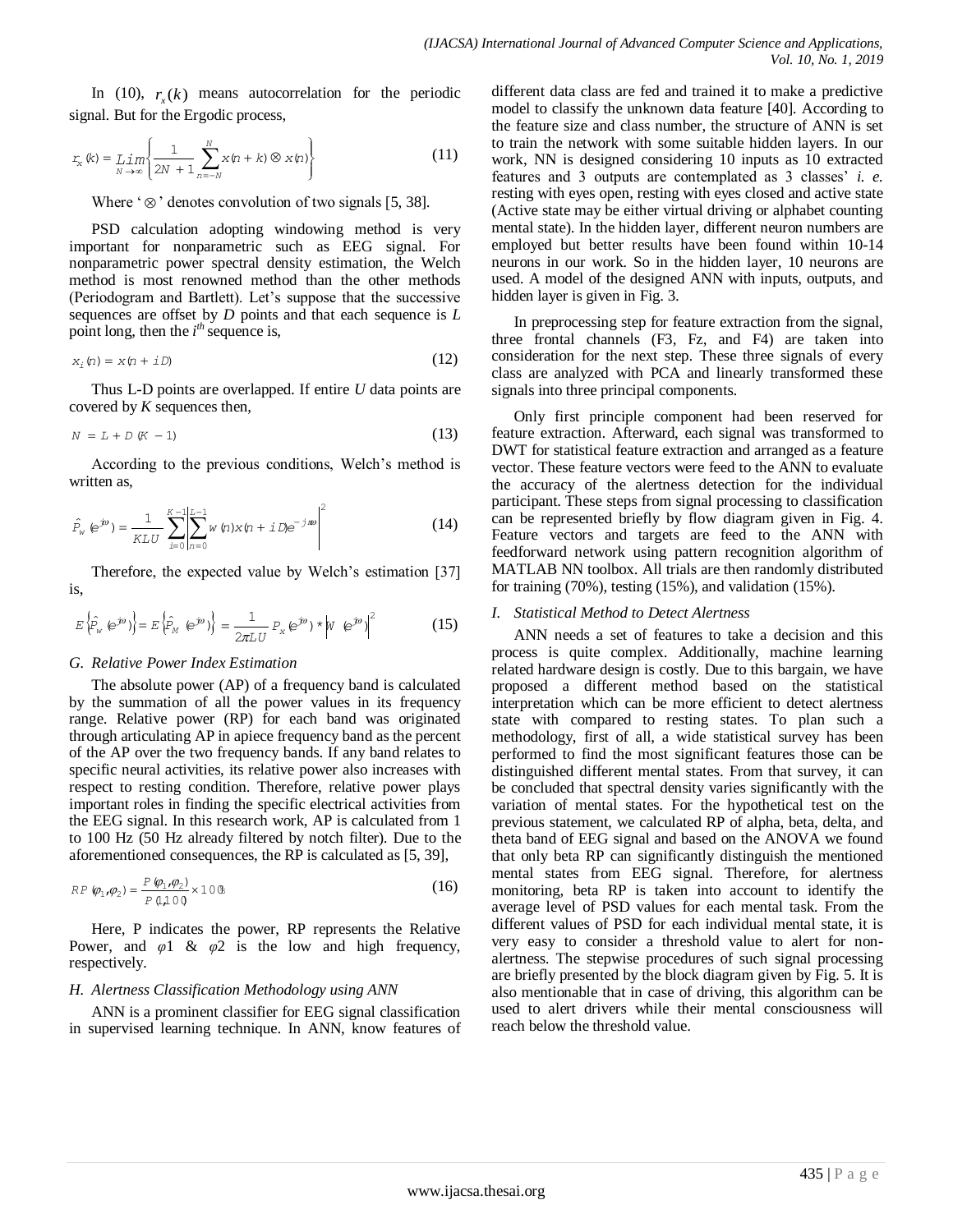

Fig. 3. The ANN Model for Alertness Classification with 10 Neurons in Hidden Layers and Three Output Layers.



Fig. 4. Flow Diagram of the Mental Alertness Classification using ANN.



Fig. 5. Flow Diagram of the Mental Alertness Monitoring based on a Statistical Threshold.

#### III. EXPERIMENTAL RESULTS AND DISCUSSIONS

In this research work, data acquisitions were performed based on four different mental states. Among them, two mental states are protocoled to highlight the alertness of mental state or concentrated in any task. One of them was to count a specific alphabet from a paragraph with full concentration and in another task, volunteers participated in virtual driving. The other two tasks are considered as mental control states and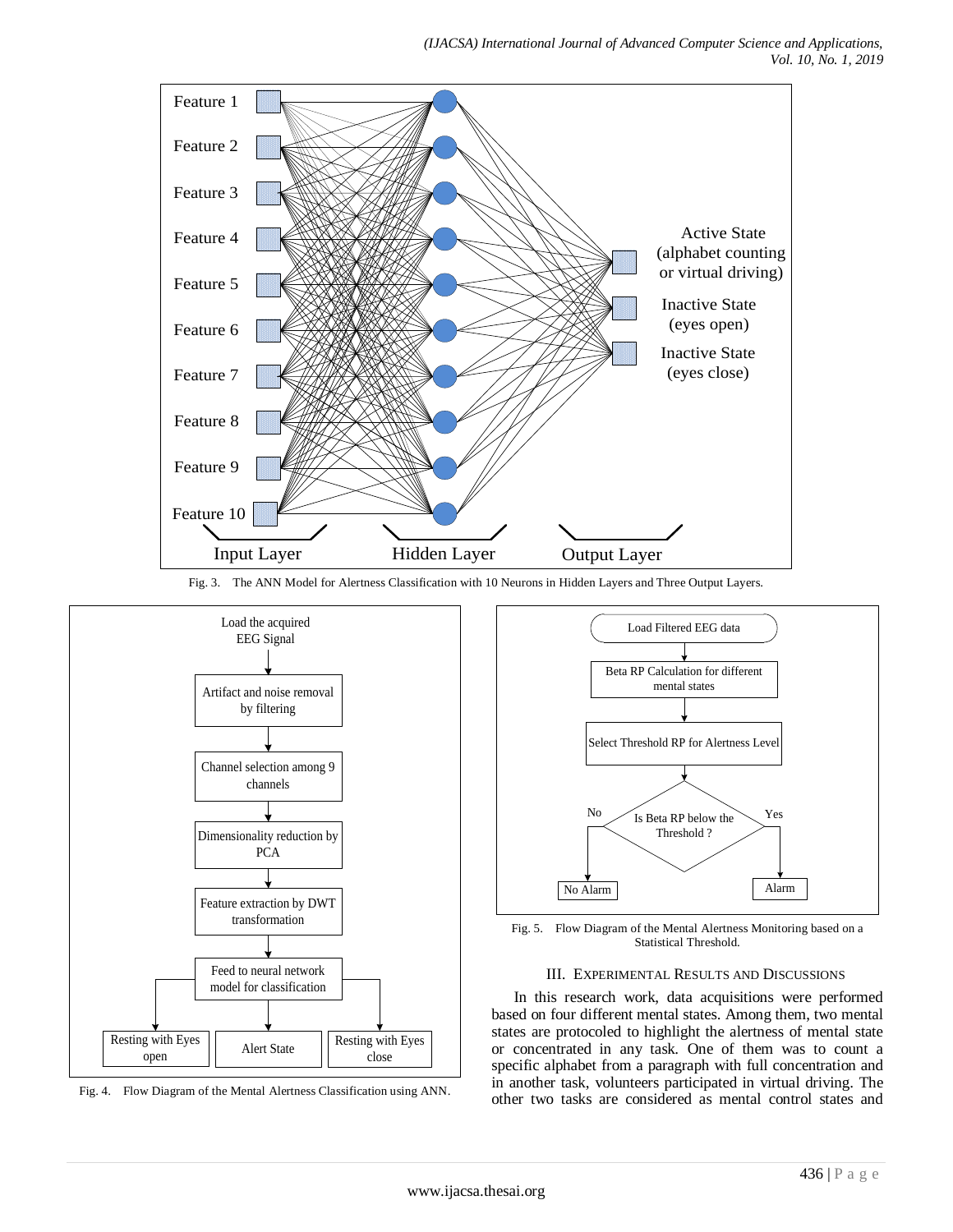those are resting conditions with eyes open and eyes closed. The concentration level in some defined works like alphabet counting and virtual driving should have higher than the resting states (either at eyes open or eyes closed). Our goal of this work was to classify the alertness while being engaged of doing the different task with respect to resting state and monitor this alertness state of the brain from EEG signal and the level of alertness for different mental states of the brain.

## *A. Alertness Classification Results*

Classification is accomplished according to three class classification by differing alphabet counting and virtual driving with resting state. For that purpose statistical features collected from DWT are organized according to 3×3 feature vector and feed to the ANN. The classification results are shown in Table 1. of the 14 volunteers. Average accuracy is calculated by taking 5 consecutive accuracies and highest accuracy is the highest one among those 5 accuracies. From the table, it's noticeable that 100% accuracy frequently reappears though lowest accuracies are also enlarged. After analyzing all those results we can conclude that without taking all channels, only taking responsible channels with corresponding lobes that represents rhythmic changes with a specific task. Additionally, in this result, PCA also played an important role depending on the single signal by combining principal components of all signals. Closely or importantly related to our works are shortly presented by Table 2 with their protocol and classification efficiency. The results of the previous works presented in this table help to prove the effectiveness of the proposed protocol and classification methods of this work. For classifying among alphabet counting and resting state (eyes close and open), the lowest average accuracy is 72% of five consecutive results and from the highest accuracy, 86.70% is the lowest. For virtual driving and resting state (eyes close and open), the lowest average accuracy is 76% of five consecutive results, from the highest accuracy, 93.3% is the lowest. By adopting this method alertness state can be classified effectively.

# *B. Alertness Monitoring*

It is already mentioned that to monitor alertness from mental states of corresponding EEG signals a wide survey was performed. To achieve this goal, first of all, it is necessary to find out one of the major features of EEG signal that can be able to differentiate the mental states of different tasks. It is already mentioned that mental alertness significantly increases the power of the beta band. Therefore, all the relative powers of the beta band from all the participants for all the tasks are calculated from power spectral density (PSD) by Welch method. It can be noted that the relative power of beta or beta relative power is the ratio of PSD of the beta band (13-30Hz) and PSD of total EEG signal (1-49Hz). Therefore, beta relative power is a unitless quantity. The beta relative power of 10 participants among 14 for four different tasks is calculated and tabulated as following below. In the case of the other four participants, we got some unusual results and hence these results are excluded. Probably these subjects are BCI ignorant. Table 3, Table 4, and Table 5 are presenting the beta RP of the eyes close, eyes open, and alert conditions (alphabet counting and virtual driving) of all channels, respectively.

TABLE I. THE RESULTS OF THE CLASSIFICATION ACCURACY OF THE INDIVIDUAL PARTICIPANTS

| Participants<br>ID | Alphabet counting and resting state<br>(eyes close and open) |                             | Virtual driving and resting state<br>(eyes close and open) |                             |  |
|--------------------|--------------------------------------------------------------|-----------------------------|------------------------------------------------------------|-----------------------------|--|
|                    | Average Accuracy (%)                                         | <b>Highest Accuracy</b> (%) | Average Accuracy (%)                                       | <b>Highest Accuracy</b> (%) |  |
| P <sub>1</sub>     | 78.66                                                        | 95                          | 90.64                                                      | 96                          |  |
| P2                 | 81.5                                                         | 91                          | 76                                                         | 93.3                        |  |
| P <sub>3</sub>     | 94.66                                                        | 89                          | 82                                                         | 91                          |  |
| P4                 | 98.66                                                        | 94                          | 93.34                                                      | 95.5                        |  |
| P <sub>5</sub>     | 80.02                                                        | 86.70                       | 93.34                                                      | 95.5                        |  |
| <b>P6</b>          | 82.66                                                        | 93.3                        | 84                                                         | 91.5                        |  |
| P7                 | 98.66                                                        | 91.5                        | 93.32                                                      | 96.66                       |  |
| P8                 | 72                                                           | 93.3                        | 90.66                                                      | 95                          |  |
| P <sub>9</sub>     | 88                                                           | 98                          | 89.34                                                      | 91                          |  |
| P10                | 86.68                                                        | 92                          | 90.66                                                      | 93.3                        |  |
| P11                | 82.56                                                        | 94                          | 82.68                                                      | 93                          |  |
| P12                | 97.32                                                        | 98                          | 92                                                         | 97                          |  |
| P13                | 94.66                                                        | 88.5                        | 98.66                                                      | 100                         |  |
| P <sub>14</sub>    | 89                                                           | 95                          | 97.32                                                      | 100                         |  |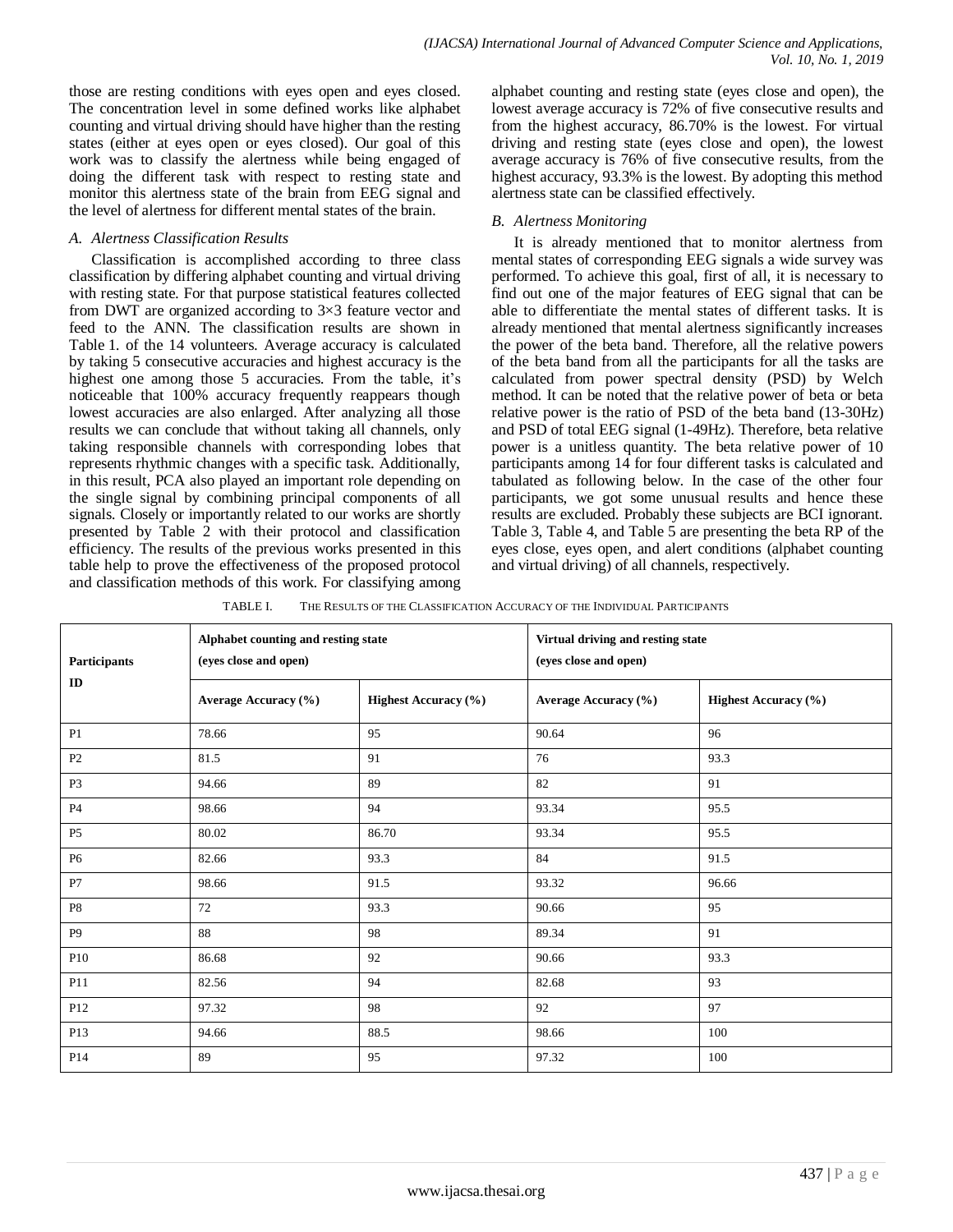| <b>Authors</b>     | <b>Different Class</b>                               | <b>Methods and Features</b>                                                                                                 | <b>Performance</b>                                                                                     |
|--------------------|------------------------------------------------------|-----------------------------------------------------------------------------------------------------------------------------|--------------------------------------------------------------------------------------------------------|
| T. d. Silveira [9] | Awake or Drowsy States                               | DWT significant m-term approximation                                                                                        | PhysioNet Sleep Database tested Accuracy 98.7%                                                         |
| N. H. Liu [16]     | Attentiveness and<br><b>Inattentiveness</b>          | FFT and SVM and PSD of different bands                                                                                      | The accuracy of up to 76.82%.                                                                          |
| Z. Mardi [17]      | Sleepiness and Alertness                             | ANN Chaotic features and logarithm of the energy                                                                            | 83.3% and this accuracy                                                                                |
| A. G. Correa [18]  | Alertness and Drowsiness<br><b>Stages</b>            | WT and ANN, LDA<br>Features from time and spectral analysis                                                                 | 87.4% and 83.6% of alertness and drowsiness<br>correct detections rates                                |
| M. K. Kiymik [19]  | Alert, Drowsy, and Sleep                             | DWT and ANN Classifier.<br>PSD of different bands                                                                           | The accuracy of the ANN was 96 $\pm$ 3% alert, 95 $\pm$<br>4% drowsy and $94 \pm 5$ % sleep.           |
| N. Boonnak [21]    | Drowsy and Alert                                     | WT and ANN, Energy-based features                                                                                           | 90.27% of accuracy                                                                                     |
| A. Subasi [22]     | Alert, Drowsy, and Sleep                             | DWT and MLPNN<br>Spectral features                                                                                          | Classification rate was 93.3% alert, 96.6% drowsy,<br>and 90% sleep.                                   |
| M. K. Wali [24]    | Driver Distraction Level                             | DWPT, FFT and PNN Classifier, k-Nearest<br>Neighbor Classifier, Fuzzy Subtractive Clustering.<br>Spectral Centroid, and PSD | The best average accuracy subtractive fuzzy<br>inference system classifier is 79.21%                   |
| A. Gupta [25]      | <b>Mental Task</b>                                   | EMD, WT, and LDC, QDC, kNN, and SVM<br>classifier.                                                                          | Highest 95%                                                                                            |
| L. J. Trejo [28]   | Alert or Fatigued                                    | Kernel Partial Least Squares classifier.<br><b>PSD</b>                                                                      | 89.53 to 98.89% (mean = $98.30\%$ ).                                                                   |
| Proposed Method    | Alertness and resting state<br>(eyes open and close) | DWT, PCA, and ANN<br><b>Statistical features</b>                                                                            | Highest Alertness Classification accuracy is 100%;<br>Lowest Alertness Classification accuracy is 72%. |

TABLE II. THE COMPARATIVE RESULTS OF THE PROPOSED AND THE EXISTING WORKS

TABLE III. THE BETA RELATIVE POWER OF DIFFERENT CHANNELS FOR RESTING CONDITION WITH EYES OPEN

| <b>Participants</b> | Channel No and their corresponding beta relative power |                |        |                |        |        |                |        |        |  |
|---------------------|--------------------------------------------------------|----------------|--------|----------------|--------|--------|----------------|--------|--------|--|
|                     |                                                        | $\overline{c}$ | 3      | $\overline{4}$ | 5      | 6      | $\overline{7}$ | 8      | 9      |  |
| P <sub>1</sub>      | 1.0476                                                 | 0.4902         | 0.7719 | 0.8232         | 0.7351 | 0.5716 | 0.5512         | 1.4456 | 0.9409 |  |
| P2                  | 1.3989                                                 | 1.4084         | 1.4257 | 6.2653         | 4.1449 | 4.8885 | 4.3706         | 2.1826 | 1.4765 |  |
| P <sub>3</sub>      | 0.3427                                                 | 0.3328         | 0.3825 | 0.4236         | 0.4456 | 0.2906 | 0.3103         | 0.4462 | 0.3471 |  |
| <b>P4</b>           | 0.4213                                                 | 0.4178         | 0.4441 | 0.4984         | 0.5908 | 0.3481 | 0.3851         | 0.5543 | 0.4511 |  |
| <b>P5</b>           | 1.1342                                                 | 0.9803         | 1.1601 | 3.6770         | 3.6053 | 3.3989 | 2.3889         | 1.5635 | 1.5636 |  |
| <b>P6</b>           | 1.3882                                                 | 1.1782         | 1.2423 | 3.8851         | 2.9551 | 2.5713 | 2.1353         | 2.1727 | 1.3764 |  |
| P7                  | 0.3902                                                 | 0.3827         | 0.4661 | 0.5764         | 0.3743 | 0.5062 | 0.4236         | 0.4881 | 0.3851 |  |
| P <sub>8</sub>      | 0.4558                                                 | 0.4512         | 0.4845 | 0.6306         | 0.4112 | 0.5636 | 0.4660         | 0.5541 | 0.4410 |  |
| <b>P9</b>           | 0.1275                                                 | 0.1314         | 0.1474 | 0.1498         | 0.2049 | 0.1554 | 0.2258         | 0.1134 | 0.1585 |  |
| <b>P10</b>          | 0.1389                                                 | 0.1463         | 0.1752 | 0.1638         | 0.1508 | 0.2777 | 0.3138         | 0.1284 | 0.1321 |  |

TABLE IV. THE BETA RELATIVE POWER OF DIFFERENT CHANNELS FOR RESTING CONDITION WITH EYES CLOSED

| <b>Participants</b> | Channel No and their corresponding beta relative power |        |        |        |        |        |        |        |        |
|---------------------|--------------------------------------------------------|--------|--------|--------|--------|--------|--------|--------|--------|
|                     |                                                        | 2      | 3      | 4      | 5      | 6      |        | 8      | 9      |
| P <sub>1</sub>      | 1.5127                                                 | 1.1171 | 0.9536 | 0.8689 | 0.7513 | 0.9247 | 0.7061 | 1.8218 | 1.2367 |
| P <sub>2</sub>      | 0.5472                                                 | 0.5786 | 0.6109 | 1.3484 | 0.9312 | 0.8210 | 0.8609 | 0.7519 | 0.6947 |
| P <sub>3</sub>      | 0.3538                                                 | 0.3631 | 0.3180 | 0.3490 | 0.3642 | 0.2276 | 0.2424 | 0.4104 | 0.3451 |
| <b>P4</b>           | 0.3763                                                 | 0.3843 | 0.3618 | 0.3898 | 0.4069 | 0.2650 | 0.2858 | 0.4424 | 0.3665 |
| P <sub>5</sub>      | 0.7105                                                 | 0.7426 | 0.9331 | 2.8111 | 1.4212 | 1.5013 | 1.1009 | 1.0637 | 0.8591 |
| <b>P6</b>           | 0.7173                                                 | 0.7647 | 0.8211 | 2.2719 | 1.1071 | 1.8593 | 1.0097 | 1.0562 | 0.8271 |
| P7                  | 0.4142                                                 | 0.4069 | 0.5653 | 0.6067 | 0.4071 | 0.5438 | 0.4991 | 0.5206 | 0.3984 |
| P <sub>8</sub>      | 0.4491                                                 | 0.4419 | 0.5438 | 0.5886 | 0.4176 | 0.5267 | 0.4844 | 0.5516 | 0.5169 |
| P <sub>9</sub>      | 0.2682                                                 | 0.2869 | 0.3048 | 0.2609 | 0.2357 | 0.2404 | 0.2216 | 0.2343 | 0.2648 |
| <b>P10</b>          | 0.2841                                                 | 0.3051 | 0.3449 | 0.2844 | 0.2674 | 0.2464 | 0.2473 | 0.2426 | 0.2854 |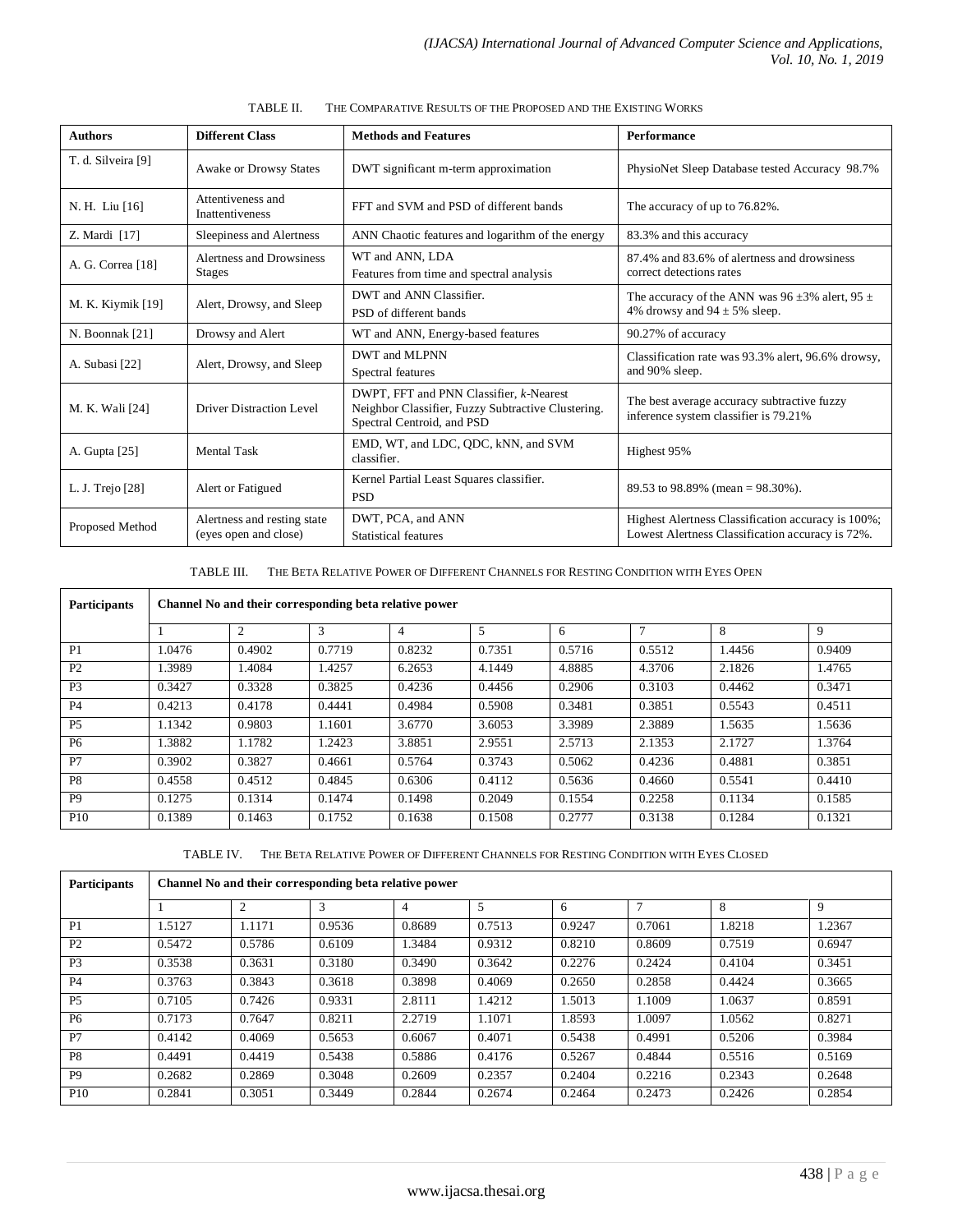| Participants    | Channel No and their corresponding beta relative power |                |        |        |        |        |                |        |        |  |
|-----------------|--------------------------------------------------------|----------------|--------|--------|--------|--------|----------------|--------|--------|--|
|                 |                                                        | $\overline{2}$ | 3      | 4      | 5      | 6      | $\overline{7}$ | 8      | 9      |  |
| P1              | 1.3101                                                 | 0.8491         | 0.8473 | 0.8724 | 0.7141 | 0.9586 | 0.8339         | 1.8886 | 1.1220 |  |
| P2              | 0.3319                                                 | 0.2091         | 0.2667 | 0.2462 | 0.5977 | 0.3659 | 0.2838         | 0.4281 | 0.3493 |  |
| P <sub>3</sub>  | 0.2572                                                 | 0.2536         | 0.2765 | 0.3307 | 0.3711 | 0.2089 | 0.2299         | 0.3335 | 0.2771 |  |
| <b>P4</b>       | 0.3890                                                 | 0.3839         | 0.3892 | 0.4488 | 0.5362 | 0.3070 | 0.3413         | 0.5056 | 0.4258 |  |
| P <sub>5</sub>  | 1.2802                                                 | 1.2989         | 0.6829 | 1.2513 | 0.8462 | 2.1024 | 4.3659         | 1.7514 | 0.8318 |  |
| <b>P6</b>       | 1.2646                                                 | 1.2471         | 0.7856 | 2.3043 | 1.2650 | 2.5678 | 3.9286         | 2.0101 | 0.9911 |  |
| P7              | 0.5088                                                 | 0.5072         | 0.5145 | 0.6749 | 0.4449 | 0.5464 | 0.5862         | 0.6097 | 0.4542 |  |
| P <sub>8</sub>  | 0.3631                                                 | 0.3560         | 0.3760 | 0.4443 | 0.3189 | 0.4025 | 0.3778         | 0.4068 | 0.3286 |  |
| P <sub>9</sub>  | 0.1377                                                 | 0.1461         | 0.1516 | 0.1355 | 0.1301 | 0.1599 | 0.2553         | 0.1209 | 0.1266 |  |
| P <sub>10</sub> | 0.1278                                                 | 0.1352         | 0.1492 | 0.1994 | 0.1441 | 0.1759 | 0.2270         | 0.1702 | 0.1382 |  |

TABLE V. THE BETA RELATIVE POWER OF DIFFERENT CHANNELS FOR ALPHABET COUNTING

Based on the results of beta RP of different functional brain states of different positional EEG signals were statistically analyzed by one-way and two-way ANOVA considering 95% confidence interval. The results are given in Table 6 and Table 7. This result helped us to take a decision on the feature we can trust. From the one way ANOVA, we get that statistical difference among the mental states are strongly significant  $(p<0.01)$ . It is also found that the beta RP level will definitely vary with the variation of participants because the two way ANOVA is analyzed considering events versus participants and get the significance level as strongly convincing  $(p1<0.05 \&$ *p*2<0.001). Therefore one way and two way ANOVA results are too convincing to consider the beta RP to differentiate mental alertness than the other two control states. To check the feasibility of this feature to distinguish the mental alertness conditions from EEG signal, we acquired a set of EEG signals from the participants with multiple tasks in one-time interval like virtual driving, resting condition with eyes open and eyes closed, and alphabet counting, simultaneously. These combined task EEG signals are tested with our proposed algorithm as previously described. The results of a typical participant are given regarding all channels in Fig. 6. The results depict that the electrodes of frontal and central areas are giving notable variation according to the tasks.

TABLE VI. RESULTS OF ONE WAY ANOVA

| <b>Source of Variance</b> | <b>Degrees of Freedom</b> | <b>Factor</b> | p-value     | <b>F</b> Critical |
|---------------------------|---------------------------|---------------|-------------|-------------------|
| Channel 1                 |                           | 5.206473586   | 0.004330514 |                   |
| Channel 2                 |                           | 5.399106146   | 0.003582388 |                   |
| Channel 3                 |                           | 7.225764165   | 0.000645253 |                   |
| Channel 4                 |                           | 4.643599552   | 0.007614366 |                   |
| Channel 5                 | 3                         | 5.665255929   | 0.002764523 | 2.866265551       |
| Channel 6                 |                           | 6.019326235   | 0.001968346 |                   |
| Channel 7                 |                           | 5.074147715   | 0.004938149 |                   |
| Channel 8                 |                           | 4.104782628   | 0.013258564 |                   |
| Channel 9                 |                           | 6.361304704   | 0.001425527 |                   |

TABLE VII. RESULTS OF TWO WAY ANOVA

| <b>Source of Variance</b> | <b>Degrees of Freedom</b> | Factor      | p-value     | <b>F</b> Critical |
|---------------------------|---------------------------|-------------|-------------|-------------------|
| Channel 1                 |                           | 5.206473586 | 0.004330514 |                   |
| Channel 2                 |                           | 5.399106146 | 0.003582388 |                   |
| Channel 3                 |                           | 7.225764165 | 0.000645253 |                   |
| Channel 4                 |                           | 4.643599552 | 0.007614366 |                   |
| Channel 5                 | 3                         | 5.665255929 | 0.002764523 | 2.866265551       |
| Channel 6                 |                           | 6.019326235 | 0.001968346 |                   |
| Channel 7                 |                           | 5.074147715 | 0.004938149 |                   |
| Channel 8                 |                           | 4.104782628 | 0.013258564 |                   |
| Channel 9                 |                           | 6.361304704 | 0.001425527 |                   |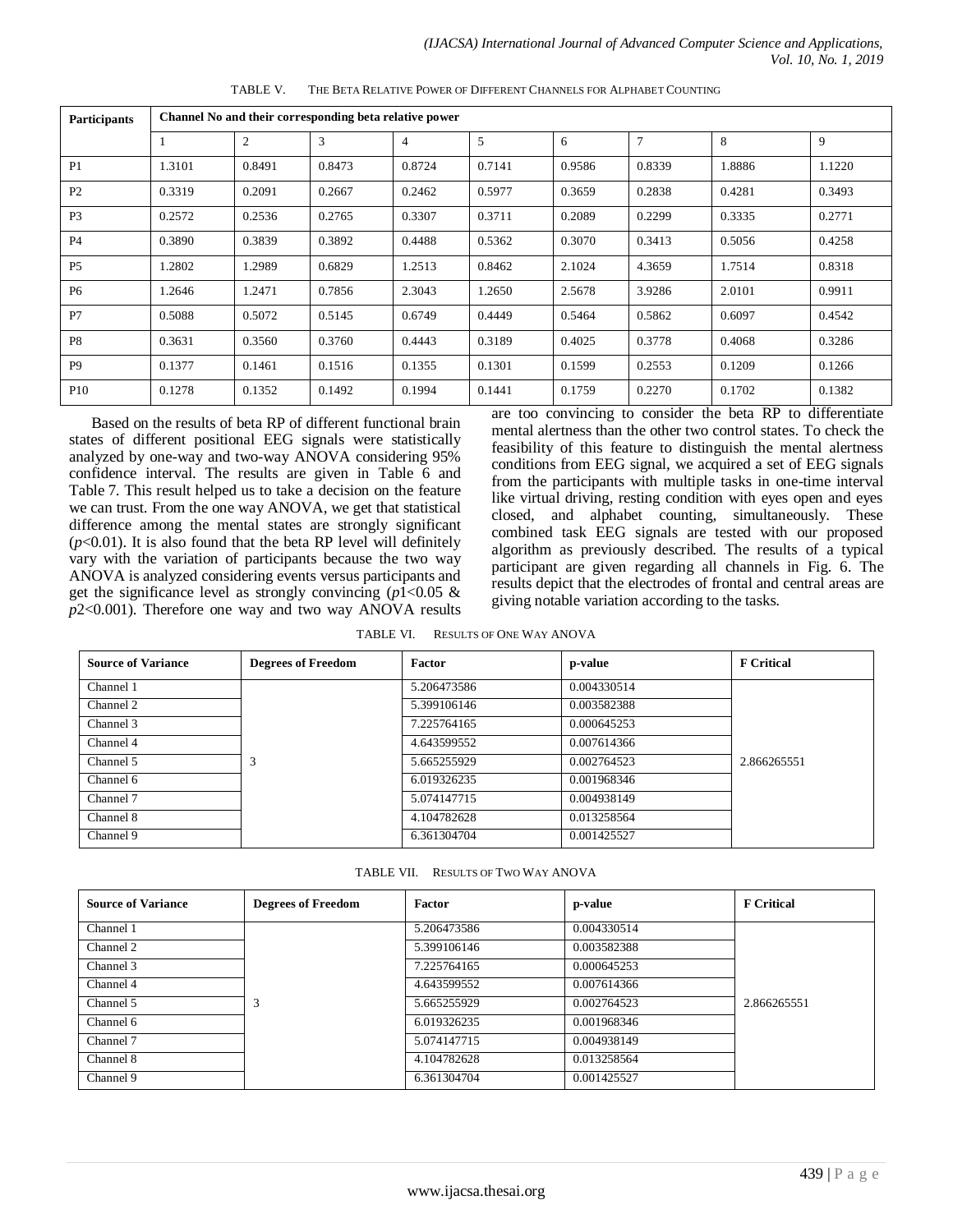

Fig. 6. Variation in beta RP of the EEG Signal Regarding the Combinational Tasks in all 9 Channels that Exhibits the Alertness Condition of the Brain.



Fig. 7. Beta RP Variation with Time and the Task of Participants 1 (a) and Participants 2 (b).

Since our intention was to monitor alertness state, we focused on the frontal electrodes (F3, Fz, and F4). Among the three channels (F3, Fz, F4) for alertness monitoring, we found more impact on the F3 channel, consistently. So we propose with supporting results that F3 channel is promising and shows a responsible variation of the beta RP for alertness detection. The average beta RP"s of two participants regarding the combined task is given in Fig. 7. The signals used in this algorithm is a combination of virtual driving, eyes open, and eyes close as mentioned in Table 8. The distributions of the beta RP of the two participants are plotted in Fig. 7 regarding the data of their F3 channels. From the figure, it is decipherable the transition of an alert state in comparison with resting state and the value of beta RP varies with subject to subject.

TABLE VIII. PROPOSED THRESHOLD VALUES FOR THE DIFFERENT PARTICIPANTS FOR ALERTNESS MONITORING DURING VIRTUAL DRIVING

| <b>Subjects</b> | Average<br>RP of<br>EO | Average<br><b>RP</b> of EC | Average<br>RP of<br>(VD) | <b>Proposed Threshold</b><br>Range<br>(Average RP) |
|-----------------|------------------------|----------------------------|--------------------------|----------------------------------------------------|
| P <sub>1</sub>  | 5                      | 7                          | 52                       | $20-40$                                            |
| P <sub>2</sub>  | 20                     | 5                          | 36                       | $25 - 30$                                          |
| P <sub>3</sub>  | 5                      | 1.5                        | 10                       | $7 - 8$                                            |
| P <sub>4</sub>  | 1.9                    | 1.7                        | 2.4                      | $2.1 - 2.2$                                        |
| P <sub>5</sub>  | 7                      | 10                         | 36                       | 15-30                                              |
| P <sub>6</sub>  | 21                     | 11                         | 35                       | $26 - 30$                                          |
| P7              | 2.5                    | 2.5                        | 18                       | $10-15$                                            |
| P8              | $\overline{4}$         | $\overline{4}$             | 58                       | 20-40                                              |
| P9              | 1                      | 1.25                       | 5.5                      | $3-4$                                              |
| P <sub>10</sub> | 1                      | 1.1                        | 10                       | $5 - 8$                                            |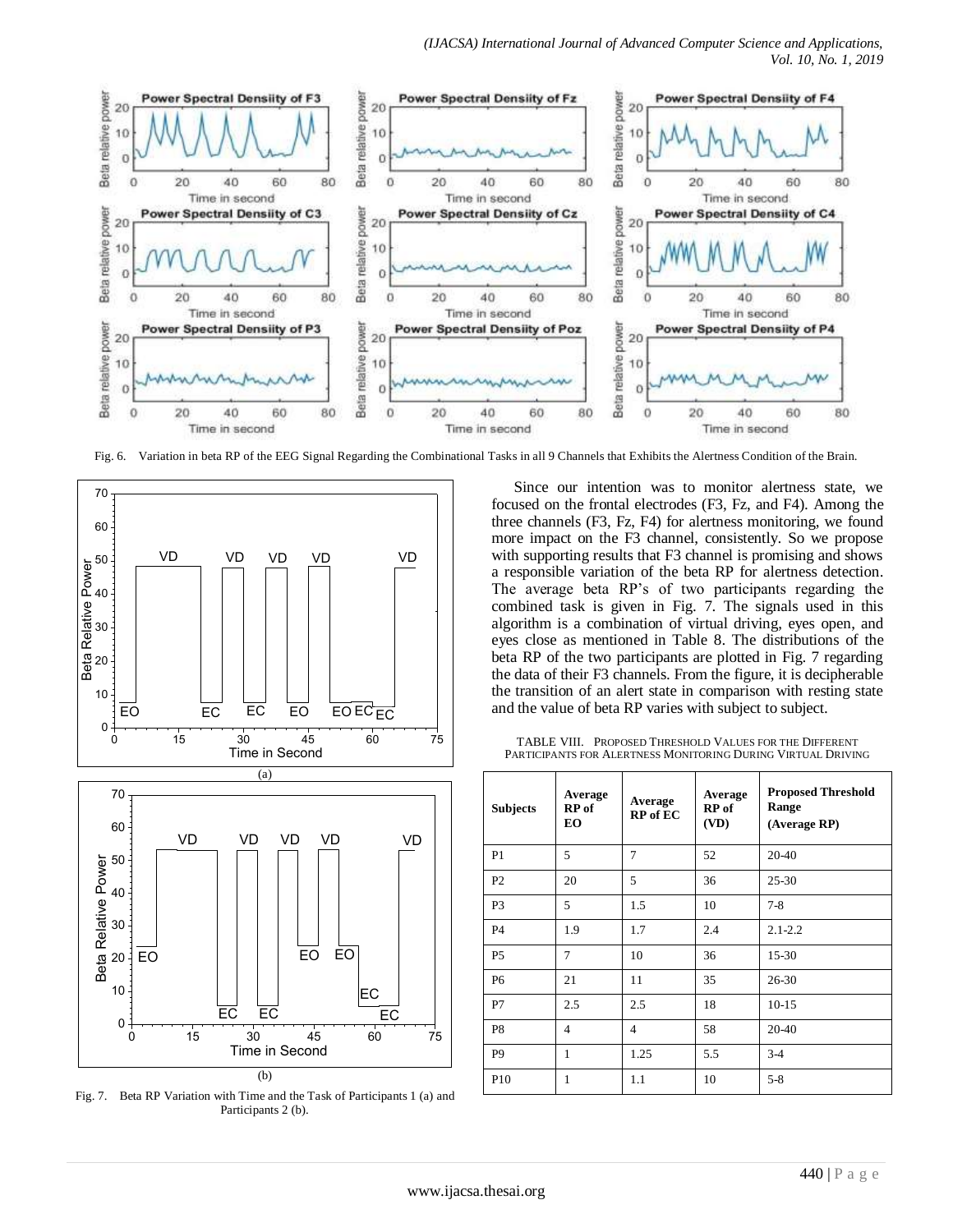By selecting a threshold value between the intervals of the beta RP value of alertness state and resting state, it is possible to monitor the human concentration level. More difference in beta RP value will provide benefits such as it will reduce the chances of making an error in taking a decision. Table 8 shows the average RP of EO, EC, and VD and proposes a threshold range for alertness monitoring of the individual participants in this work. From Table 8, it is noticeable that P3, P4, and P9 have a very limited range of threshold value with 1, 0.1 and 1, respectively. In addition, P1 and P8 participants have a wide range of threshold value of 20. This will support P1 and P8 for alertness monitoring without almost any error as there is less chance of merging with EO and EC values.

#### IV. CONCLUSION

EEG signals reflect the status of our mental state. Human alertness monitoring is essential for performing a governed task efficiently. This research work provides an effective methodology for alertness monitoring and classification. The classification results are very promising for alertness classification using the EEG signal. For monitoring alertness, as threshold varies with respect to every user, to avoid or less error it is better to train user and after getting acceptance level of accuracy after several simulations then select the threshold value. Alertness monitoring for drivers or pilots may have unprecedented change by reducing the chances of road crashes that will save innumerable lives. Thus this proposed research work can be adopted in designing vehicles or in other sectors where alertness monitoring is out most important to reduce the degree of risk.

This work was solely designed as offline approach. According to the results we found in this work, this method can be applicable to design an online module to observe the mental alertness state of a driver so that the system can alert the driver in case of drowsiness. In addition, the proposed work can be applicable to classify the alertness level of the students in a class.

#### ACKNOWLEDGMENT

This work was supported by the Higher Education Quality Enhancement Project (HEQEP), UGC, Bangladesh; under Subproject "Postgraduate Research in BME", CP#3472, KUET, Bangladesh.

#### **REFERENCES**

- [1] R. Xiao, J. S. Tokeshi, D. L. Vanderbilt, and B. A. Smith, "Electroencephalography power and coherence changes with age and motor skill development across the first half year of life," PLoS One, vol. 13, no. 1, pp. 1-17, 2018.
- [2] Yuyi, Zhaoyun, L. Surui, S. Lijuan, L. Zhenxin, and D. Bingchao, "Motor imagery EEG discrimination using Hilbert-Huang entropy," Biomedical Research, vol. 28, no. 2, pp. 727-733, 2017.
- [3] M. Fira, L. Goras, and Anca Lazar, "On P300 detection using scalar products," International Journal of Advanced Computer Science and Applications, vol. 9, no. 1, 2018.
- [4] M. M. Rashid and M. Ahmad, "Multiclass motor imagery classification for BCI application", Proceedings of the International Workshop on Computational Intelligence (IWCI 2016), Jahangirnagar University (JU), 12-13 December 2016.
- [5] F. Khanam, M. A. Rahman, and M. Ahmad, "Evaluating alpha relative power of EEG signal during psychophysiological activities in salat,"

International Conference on Innovations in Science, Engineering and Technology (ICISET), 27-28, 2018, Bangladesh, pp. 1-06.

- [6] C. J. Lin, C. Wu, and W. A. Chaovalitwongse, "Integrating human behavior modeling and data mining techniques to predict human errors in numerical typing," IEEE Transactions on Human-Machine Systems, vol. 45, no. 1, February 2015.
- [7] M. M. Rashid and M. Ahmad, "Epileptic seizure classification using statistical features of EEG signal", Proceedings of the International Conference on Electrical, Computer and Communication Engineering (ECCE 2017), CUET, 16-18 February 2017.
- [8] R. P. Balandong, R. F. Ahmad, M. N. Mohamad Saad and A. S. Malik, "A Review on EEG-Based Automatic Sleepiness Detection Systems for Driver," IEEE Access, vol. 6, pp. 22908-22919, 2018.
- [9] T. d. Silveira, A. d. J. Kozakevicius and C. R. Rodrigues, "Drowsiness detection for single channel EEG by DWT best m-term approximation," Research on Biomedical Engineering, vol. 31, no. 2, pp. 107-115, 2015.
- [10] A. Hashemi, V. Saba, and S. N. Resalat, "Real time driver's drowsiness detection by processing the EEG signals stimulated with external flickering light," Basic and Clinical Neuroscience, vol. 5, no. 1, 22–27, 2014.
- [11] http://asirt.org/initiatives/informing-road-users/road-safety-facts/roadcrash-statistics.
- [12] E. G. Willcutt, "The prevalence of DSM-IV attentiondeficit/hyperactivity disorder: a meta-analytic review," Neurotherapeutics, vol. 9, no. 3, pp. 490-499, Neurother 2012.
- [13] S. J. Kooij, S. Bejerot, A. Blackwell, H. Caci et al., "European consensus statement on diagnosis and treatment of adult ADHD: The European Network Adult ADHD," BMC Psychiatry. vol. 10, no. 67, 2010.
- [14] S. Bálint, P. Czobor, A. U. Meszaros, V. Simon, and I. Bitter, "Neuropsychological impairments in adult attention deficit hyperactivity disorder: A literature review," Psychiatria Hungarica (in Hungarian), vol. 23, no. 5, pp. 324–335, 2008.
- [15] Y. Ginsberg, J. Quintero, E. Anand, M. Casillas, and H. P. Upadhyaya, "Underdiagnosis of attention-deficit/hyperactivity disorder in adult patients: a review of the literature, " Journal of Clinical Psychiatry, vol. 16, no. 3, 2014.
- [16] N. H. Liu, C. Y. Chiang, and H. C. Chu, "Recognizing the degree of human attention using EEG signals from mobile sensors," Sensors, vol. 13 no. 8, pp. 10273-10286, 2013.
- [17] Z. Mardi, S. N. M. Ashtiani, and M. Mikaili, "EEG based drowsiness detection for safe driving using chaotic features and statistical tests," Journal of Medical Signals and Sensors, vol. 1, no. 2, pp. 130-137, 2011.
- [18] A. G. Correa, L. Orosco, and E. Laciar, "Automatic detection of drowsiness in EEG records based on multimodal analysis," Medical Engineering & Physics, vol. 36, no. 2, pp. 244– 249, 2014.
- [19] M. K. Kiymik, M. Akin, and A. Subasi, "Automatic recognition of alertness level by using wavelet transform and artificial neural network," Journal of Neuroscience Methods, vol. 139, no. 2, pp. 231–240, 2004.
- [20] R. Kianzad and H. M. Kordy, "Automatic sleep stages detection based on EEG signals using combination of classifiers," Journal of Electrical and Computer Engineering Innovations, vol. 1, no. 2, pp. 99-105, 2013.
- [21] N. Boonnak, S. Kamonsantiroj, and L. Pipanmaekaporn, "Wavelet transform enhancement for drowsiness classification in EEG records using energy coefficient distribution and neural network," International Journal of Machine Learning and Computing, vol. 5, no. 4, 2015.
- [22] A. Subasi, M. K. Kiymik, M. Akin, and O. Erogul, "Automatic recognition of vigilance state by using a wavelet-based artificial neural network," Neural Computing and Applications, vol. 14, no. 1, pp. 45 – 55, 2005.
- [23] G. L. and W. Y. Chung, "Detection of driver drowsiness using wavelet analysis of heart rate variability and a support vector machine classifier," Sensors, vol. 13, no. 12, pp. 16494-511, 2013.
- [24] M. K. Wali, M. Murugappan, and B. Ahmmad, "Wavelet packet transform based driver distraction level classification using EEG," Mathematical Problems in Engineering, 2013.